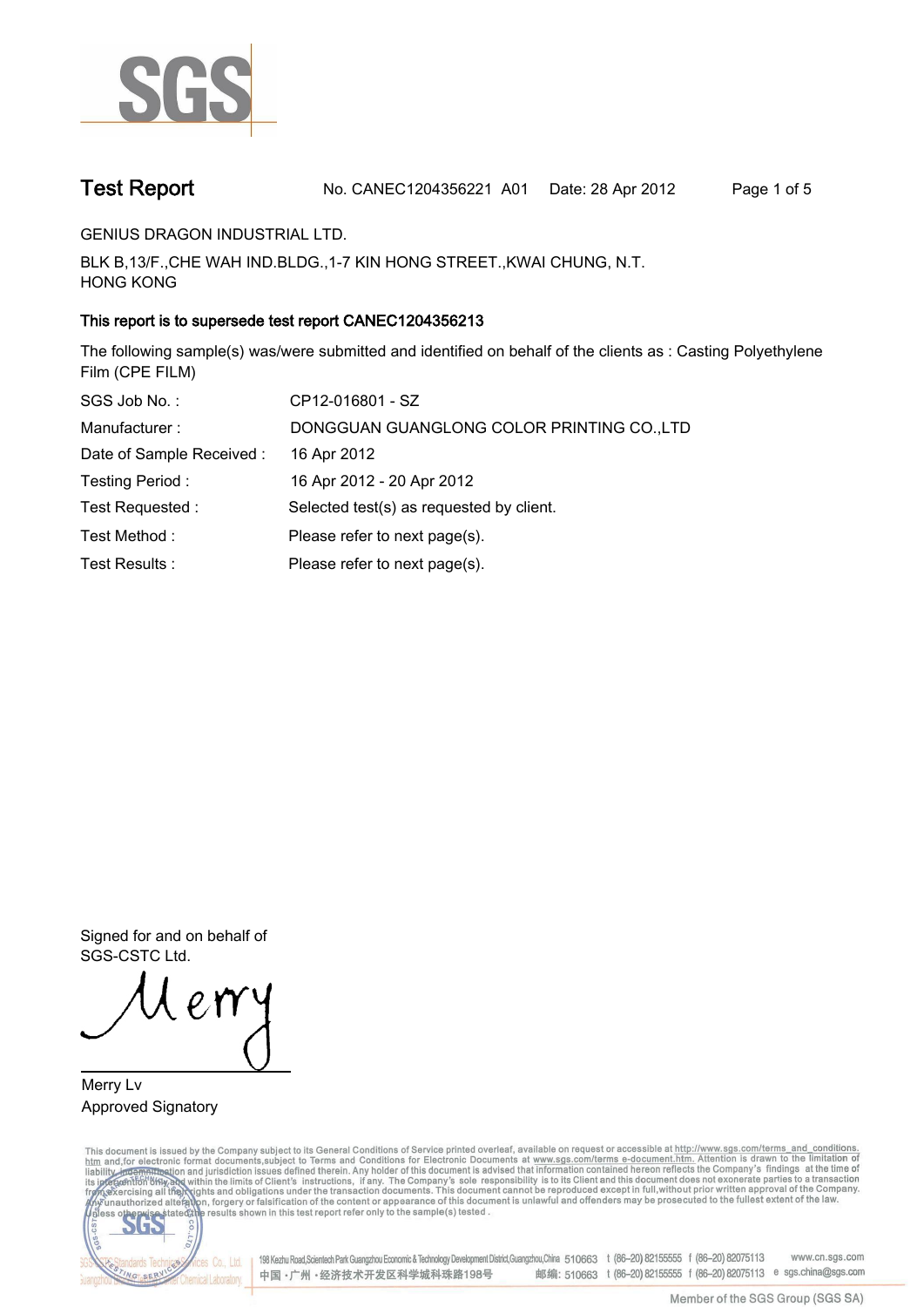

**Test Report. No. CANEC1204356221 A01 Date: 28 Apr 2012. Page 2 of 5.**

**Test Results :.**

**Test Part Description :.**

| Specimen No. | <b>SGS Sample ID</b> | <b>Description</b> |  |
|--------------|----------------------|--------------------|--|
|              | CAN12-043562.001     | Transparent film   |  |

**Remarks :.(1) 1 mg/kg = 1 ppm = 0.0001%.**

**(2) MDL = Method Detection Limit.**

**(3) ND = Not Detected ( < MDL ).**

**(4) "-" = Not Regulated.**

# **Phthalates.**

**Test Method :. With reference to EN14372: 2004, analysis was performed by GC-MS..**

| Test Item(s)                        | <u>Unit</u> | <b>MDL</b> | <u>001</u> |
|-------------------------------------|-------------|------------|------------|
| Dibutyl Phthalate (DBP)             | % (w/w)     | 0.003      | ND         |
| Benzylbutyl Phthalate (BBP)         | % (w/w)     | 0.003      | ND         |
| Bis-(2-ethylhexyl) Phthalate (DEHP) | % (w/w)     | 0.003      | ND         |
| Diisononyl Phthalate (DINP)         | % (w/w)     | 0.010      | ND         |
| Di-n-octyl Phthalate (DNOP)         | % (w/w)     | 0.003      | ND         |
| Diisodecyl Phthalate (DIDP)         | % (w/w)     | 0.010      | ND         |
| Dimethyl Phthalate (DMP)            | % (w/w)     | 0.003      | <b>ND</b>  |
| Diethyl Phthalate (DEP)             | $%$ (w/w)   | 0.003      | ND         |
| Diisobutyl Phthalate (DIBP)         | % (w/w)     | 0.003      | ND         |
| Dinonyl Phthalate (DNP)             | % (w/w)     | 0.003      | <b>ND</b>  |
| Diisooctyl Phthalate (DiOP)         | % (w/w)     | 0.010      | ND         |
| Dipropyl Phthalate (DPrP)           | % (w/w)     | 0.003      | ND         |
| Dicyclohexyl Phthalate (DCHP)       | $%$ (w/w)   | 0.003      | ND.        |
| Dipentyl Phthalate (DPP)            | $%$ (w/w)   | 0.003      | ND.        |
| Dibenzyl Phthalate (DBzP)           | $%$ (w/w)   | 0.003      | ND.        |
| Diphenyl Phthalate (DPhP)           | % (w/w)     | 0.003      | ND         |
| Di-n-hexyl Phthalate (DnHP)         | $%$ (w/w)   | 0.003      | ND         |

## **Notes :.**

This document is issued by the Company subject to its General Conditions of Service printed overleaf, available on request or accessible at http://www.sgs.com/terms\_and\_conditions.<br>htm\_and, for electronic format documents,



198 Kezhu Road, Scientech Park Guangzhou Economic & Technology Development District, Guangzhou, China 510663 t (86-20) 82155555 f (86-20) 82075113 www.cn.sgs.com 邮编: 510663 t (86-20) 82155555 f (86-20) 82075113 e sgs.china@sgs.com 中国·广州·经济技术开发区科学城科珠路198号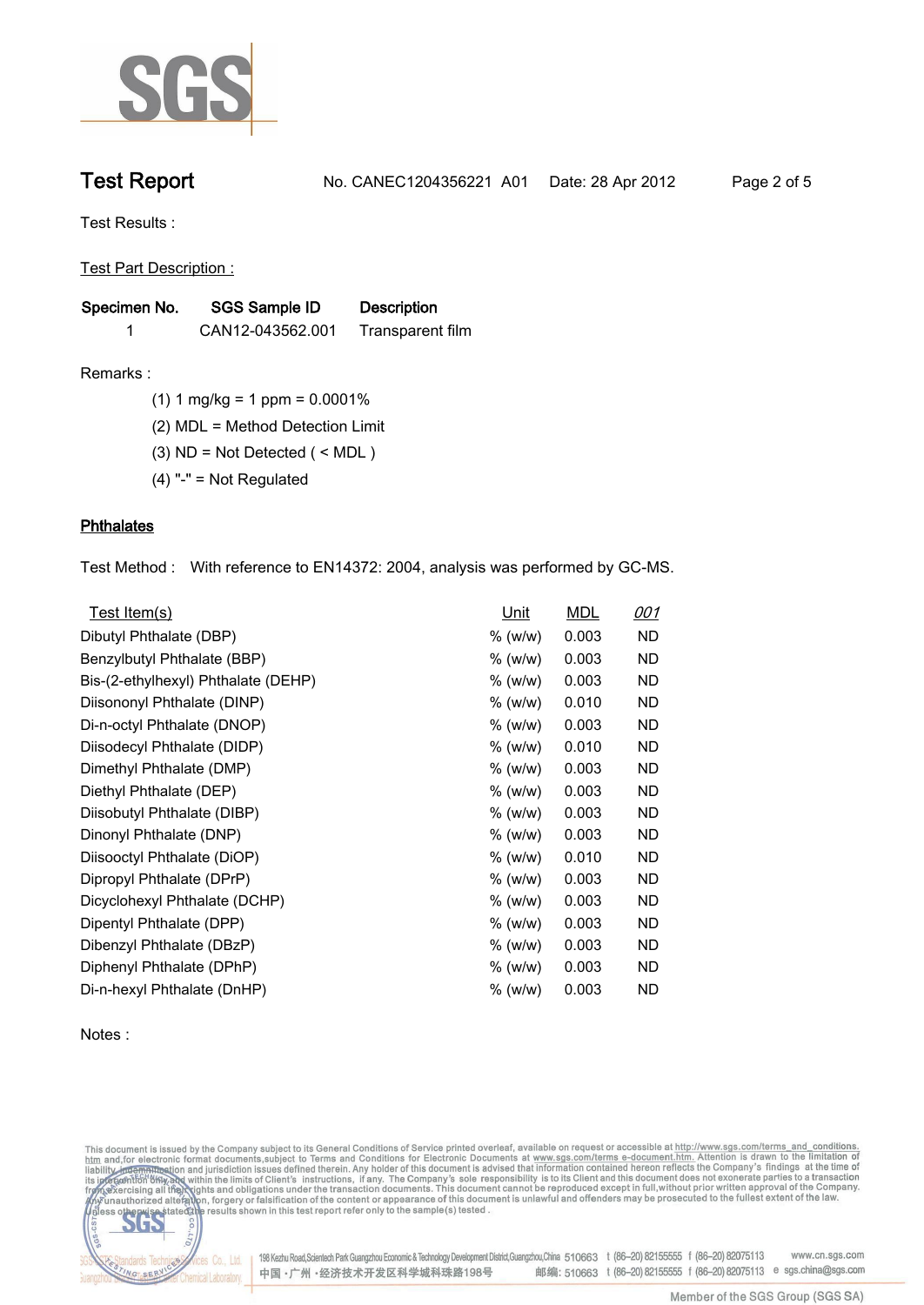

**Test Report. No. CANEC1204356221 A01 Date: 28 Apr 2012. Page 3 of 5.**

**(1)DBP,BBP,DEHP Reference information: Entry 51 of Regulation (EC) No 552/2009 amending Annex XVII of REACH Regulation (EC) No 1907/2006 (previously restricted under Directive 2005/84/EC): i) Shall not be used as substances or in mixtures, in concentrations greater than 0.1 % by weight of the plasticised material, in toys and childcare articles.** 

**ii) Toys and childcare articles containing these phthalates in a concentration greater than 0.1 % by weight of the plasticised material shall not be placed on the market.** 

**Please refer to Regulation (EC) No 552/2009 to get more detail information**

**DINP, DNOP, DIDP Reference information: Entry 52 of Regulation (EC) No 552/2009 amending Annex XVII of REACH Regulation (EC) No 1907/2006 (previously restricted under Directive 2005/84/EC).** 

**i) Shall not be used as substances or in mixtures, in concentrations greater than 0.1 % by weight of the plasticised material, in toys and childcare articles which can be placed in the mouth by children.** 

**ii) Such toys and childcare articles containing these phthalates in a concentration greater than 0.1 % by weight of the plasticised material shall not be placed on the market.** 

**Please refer to Regulation (EC) No 552/2009 to get more detail information.**

This document is issued by the Company subject to its General Conditions of Service printed overleaf, available on request or accessible at http://www.sgs.com/terms\_and\_conditions.<br>htm\_and,for electronic format documents,s



198 Kezhu Road, Scientech Park Guangzhou Economic & Technology Development District, Guangzhou, China 510663 t (86-20) 82155555 f (86-20) 82075113 www.cn.sgs.com 邮编: 510663 t (86-20) 82155555 f (86-20) 82075113 e sgs.china@sgs.com 中国·广州·经济技术开发区科学城科珠路198号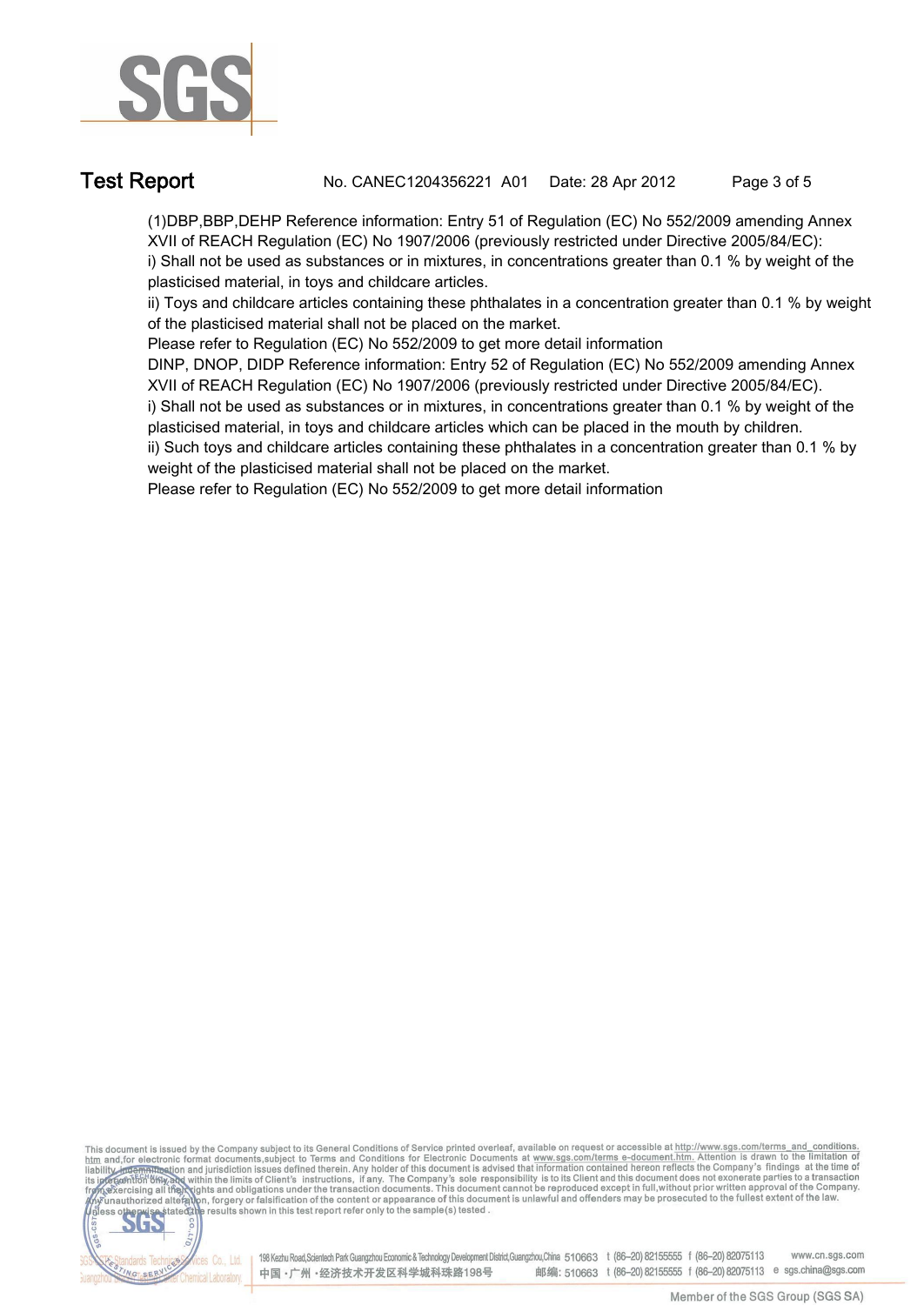

**Test Report. No. CANEC1204356221 A01 Date: 28 Apr 2012. Page 4 of 5.**

**ATTACHMENTS Phthalates Testing Flow Chart 1)** Name of the person who made testing: **Tina Zhao**

**2)** Name of the person in charge of testing: **Ryan Yang**



This document is issued by the Company subject to its General Conditions of Service printed overleaf, available on request or accessible at http://www.sgs.com/terms\_and\_conditions.<br>htm\_and,for electronic format documents,s co **202** 198 Kezhu Road,Scientech Park Guangzhou Economic & Technology Development District,Guangzhou,China 510663 t (86-20) 82155555 f (86-20) 82075113 www.cn.sgs.com dards Ter vices Co., Ltd. 邮编: 510663 t (86-20) 82155555 f (86-20) 82075113 e sgs.china@sgs.com 中国·广州·经济技术开发区科学城科珠路198号 NG SER **Chemical Laboratory**